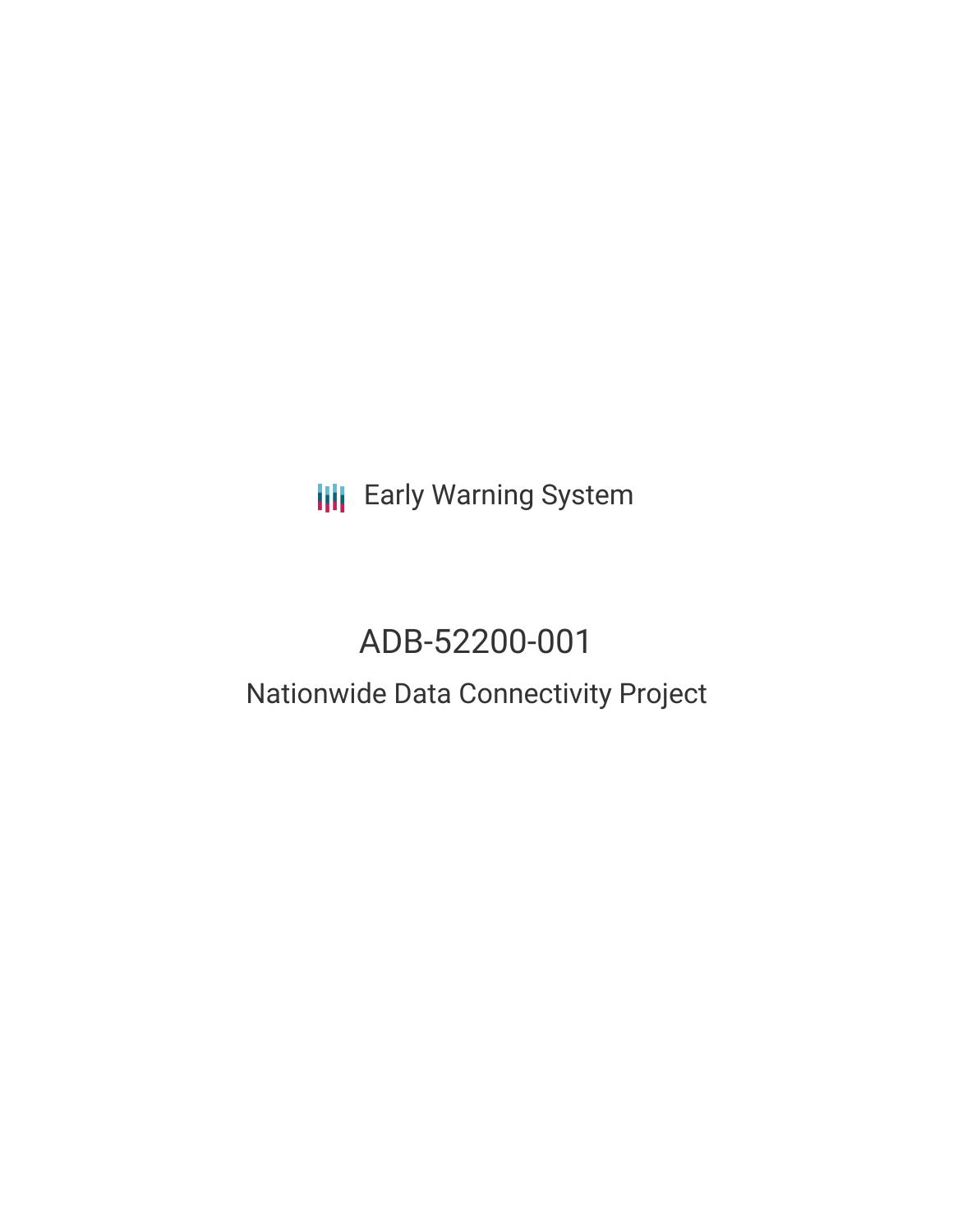

#### **Quick Facts**

| <b>Countries</b>               | Myanmar                      |
|--------------------------------|------------------------------|
| <b>Financial Institutions</b>  | Asian Development Bank (ADB) |
| <b>Status</b>                  | Approved                     |
| <b>Bank Risk Rating</b>        | B                            |
| <b>Voting Date</b>             | 2019-02-19                   |
| <b>Borrower</b>                | Ooredoo Q.P.S.C.             |
| <b>Sectors</b>                 | Communications               |
| <b>Investment Type(s)</b>      | Loan                         |
| <b>Investment Amount (USD)</b> | \$500.00 million             |
| <b>Loan Amount (USD)</b>       | \$500.00 million             |
| <b>Project Cost (USD)</b>      | \$500.00 million             |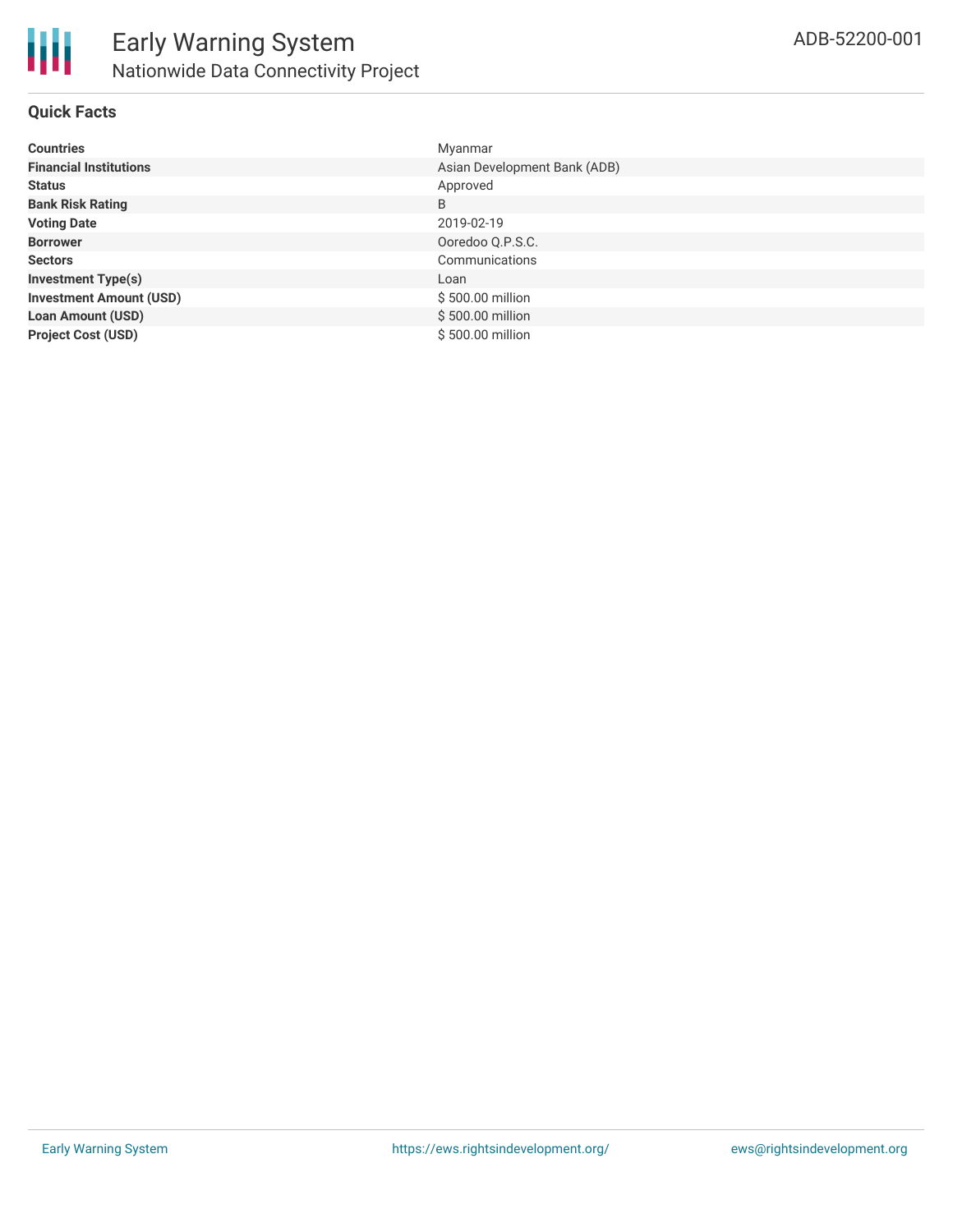

#### **Project Description**

According to the bank document, the proposed project is responsive to Asian Development Bank's (ADB's) country partnership strategy for Myanmar, which includes improving access and connectivity to address critical infrastructure needs, connect rural and urban areas and markets, and link Myanmar's businesses with its neighbors and the global marketplace.

It is also aligned with ADB's Strategy 2030, which highlights the operational priorities in accelerating progress in gender equality and the need for private sector participation in infrastructure projects in new communication technologies and the mobilization of private sector resources for innovation and job creation.

Ooredoo Myanmar will access ADB's assistance to expand its fourth-generation (4G) network coverage, upgrade telecommunications equipment for existing sites, expand fiber cable network, and acquire additional spectrums and licenses.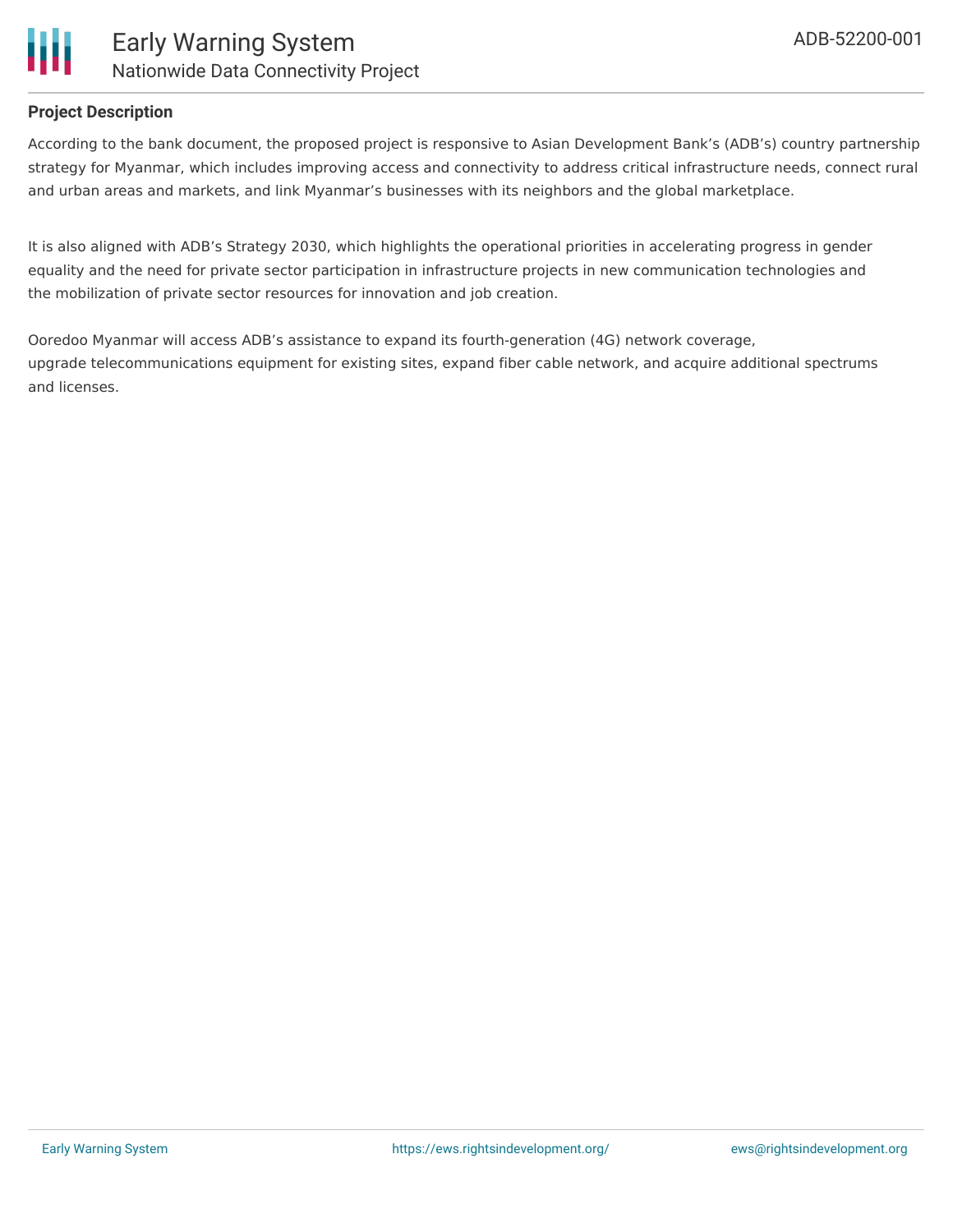#### **Investment Description**

Asian Development Bank (ADB)

Ordinary capital resources (3776 ADB's Loan) USD 150.00 million

Ordinary capital resources (3777 ADB's Loan) USD 350.00 million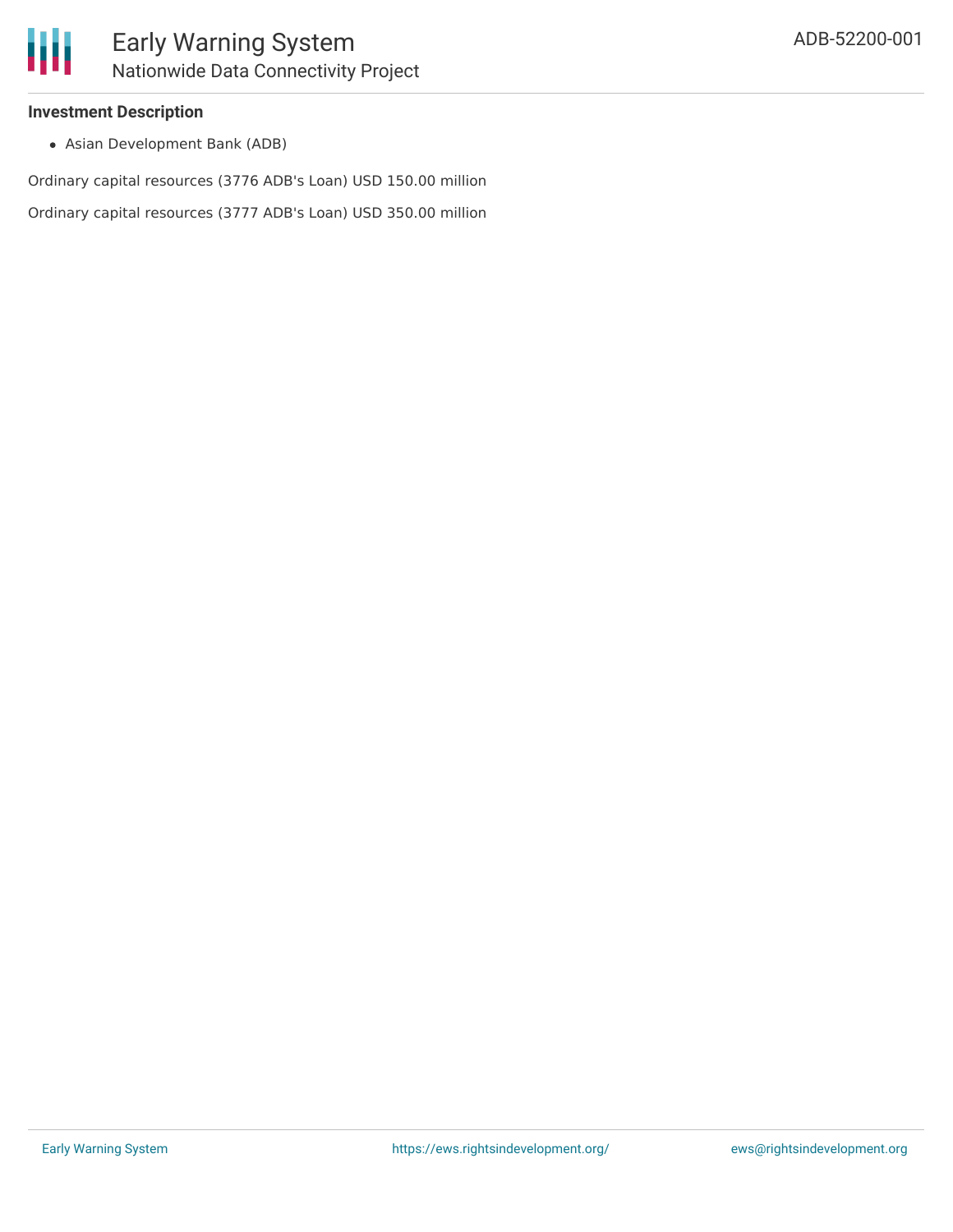

## Early Warning System Nationwide Data Connectivity Project

| <b>Private Actor 1</b> | <b>Private Actor</b><br>Role | <b>Private Actor</b><br>1 Sector | <b>Relation</b> | <b>Private Actor 2</b> | <b>Private Actor</b><br>2 Role | <b>Private Actor</b><br>2 Sector |
|------------------------|------------------------------|----------------------------------|-----------------|------------------------|--------------------------------|----------------------------------|
|                        | -                            | $\sim$                           | -               | Ooredoo OPSC           | Client                         | $\overline{\phantom{0}}$         |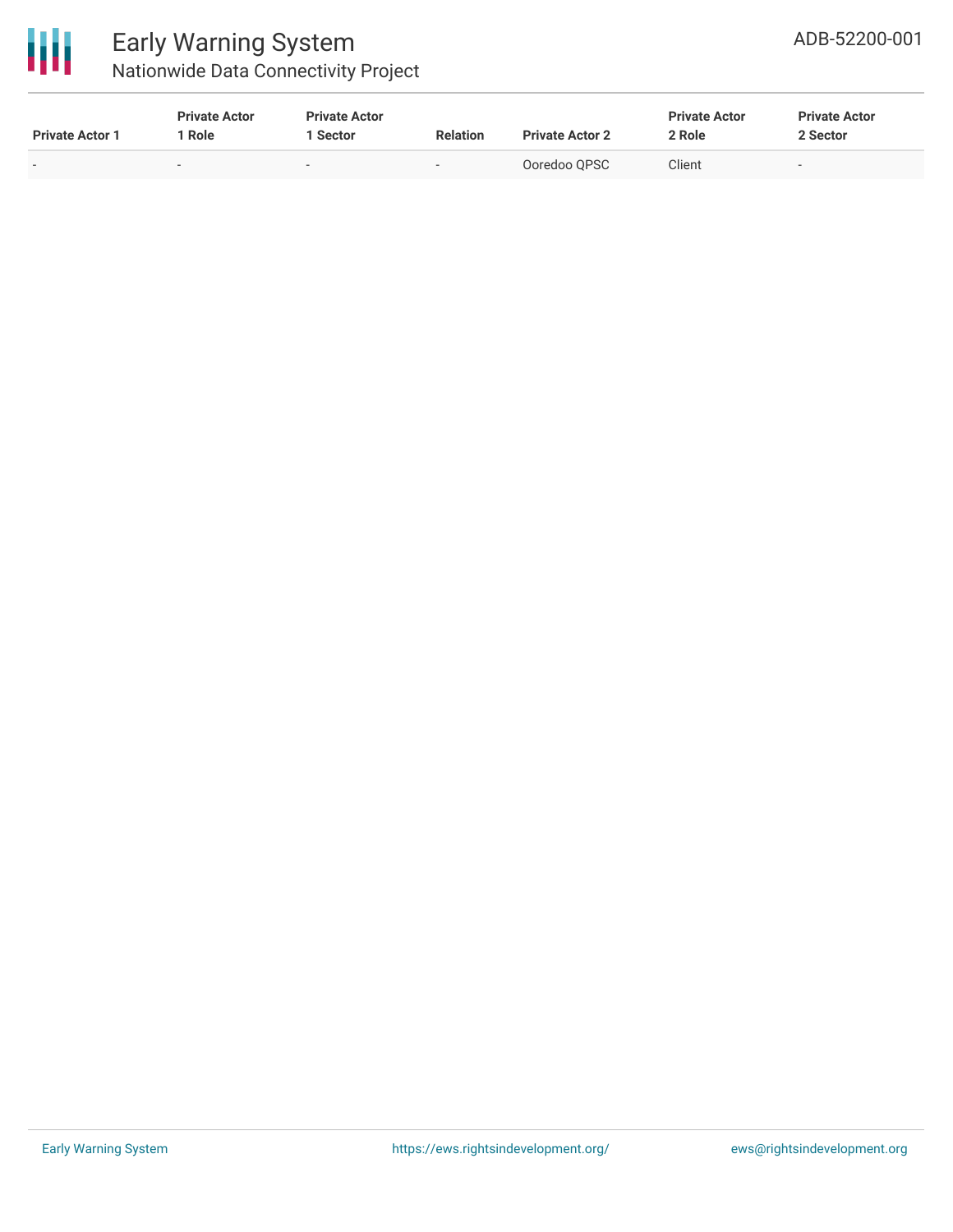#### **Contact Information**

**Responsible ADB Department** Private Sector Operations Department

**Responsible ADB Division** Infrastructure Finance Division 2

**Responsible ADB Officer** Hong, Won Myong

\*There is no further information being disclosed at this stage of the project\*

#### **ACCOUNTABILITY MECHANISM OF ADB**

The Accountability Mechanism is an independent complaint mechanism and fact-finding body for people who believe they are likely to be, or have been, adversely affected by an Asian Development Bank-financed project. If you submit a complaint to the Accountability Mechanism, they may investigate to assess whether the Asian Development Bank is following its own policies and procedures for preventing harm to people or the environment. You can learn more about the Accountability Mechanism and how to file a complaint at: http://www.adb.org/site/accountability-mechanism/main